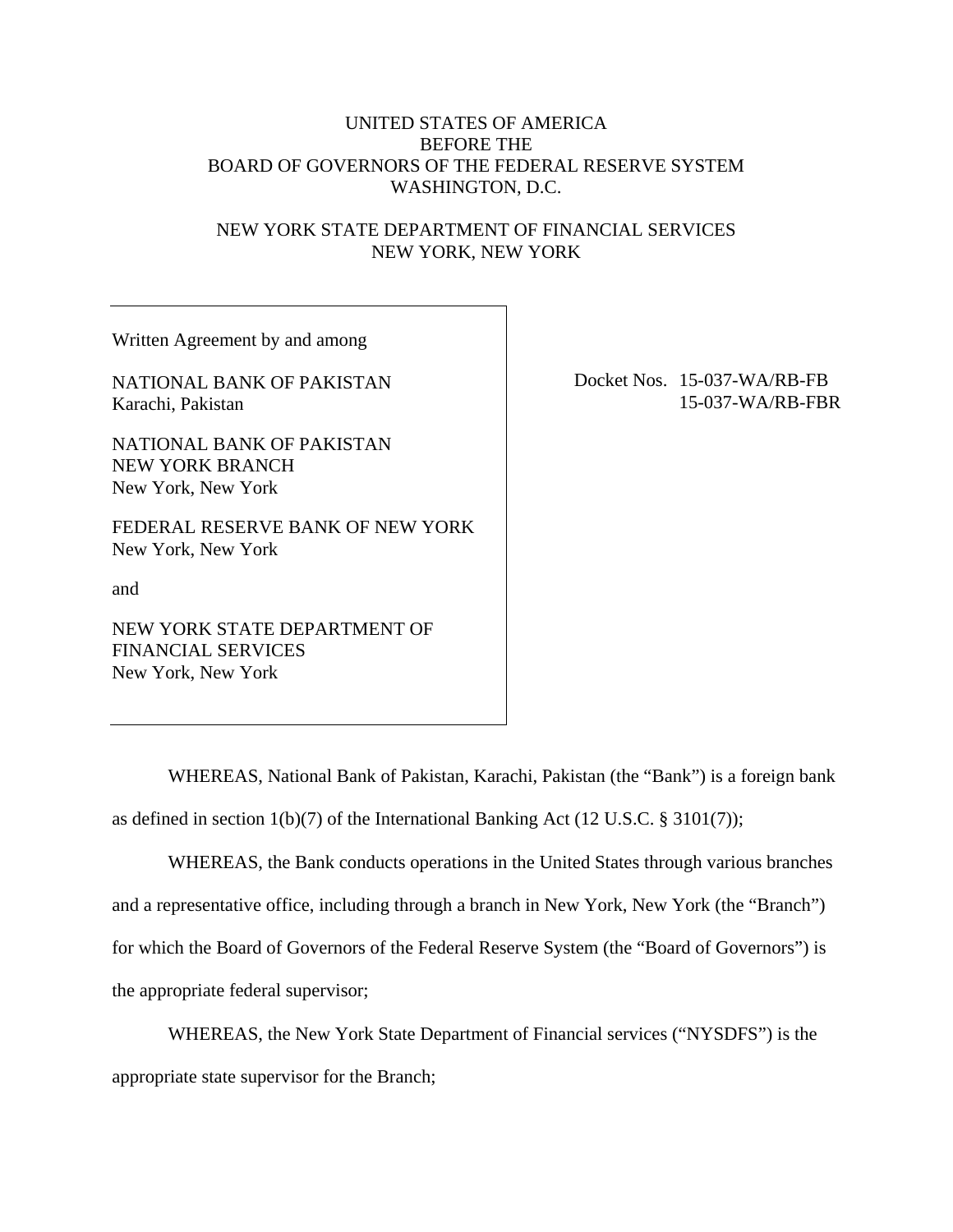WHEREAS, the most recent examination of the Branch conducted by the Federal Reserve Bank of New York (the "Reserve Bank") and the NYSDFS identified deficiencies relating to the Branch's risk management and compliance with applicable federal and state laws, rules, and regulations relating to anti-money laundering ("AML") compliance, including the Bank Secrecy Act ("BSA") (31 U.S.C. § 5311 *et seq.*); the rules and regulations issued thereunder by the U.S. Department of the Treasury (31 C.F.R. Chapter X); and the requirements of Regulation K of the Board of Governors to report suspicious activity and maintain an adequate BSA/AML compliance program (12 C.F.R. §§ 211.24(f) and 211.24(j)) (collectively, the "BSA/AML Requirements"), and the regulations of the NYSDFS (3 N.Y.C.R.R. Parts 116 and 300) (the "State Regulations");

WHEREAS, it is the common goal of the Reserve Bank, the NYSDFS, the Bank, and the Branch that the Branch operates in compliance with all applicable federal and state laws, rules, and regulations; and

WHEREAS, on February 29, 2016, the board of directors of the Bank, at a duly constituted meeting, adopted a resolution authorizing and directing President and CEO and Chief Executive/ Country Manager, Americas to enter into this Written Agreement (the "Agreement") on behalf of the Bank and the Branch, respectively, and consenting to compliance with each and every provision of this Agreement by the Bank and the Branch.

NOW, THEREFORE, the Reserve Bank, the NYSDFS, the Bank, and the Branch agree as follows:

#### **Corporate Governance and Management Oversight**

1. Within 60 days of this Agreement, the Bank's board of directors and the Branch's management shall jointly submit a written plan to enhance oversight, by the management of the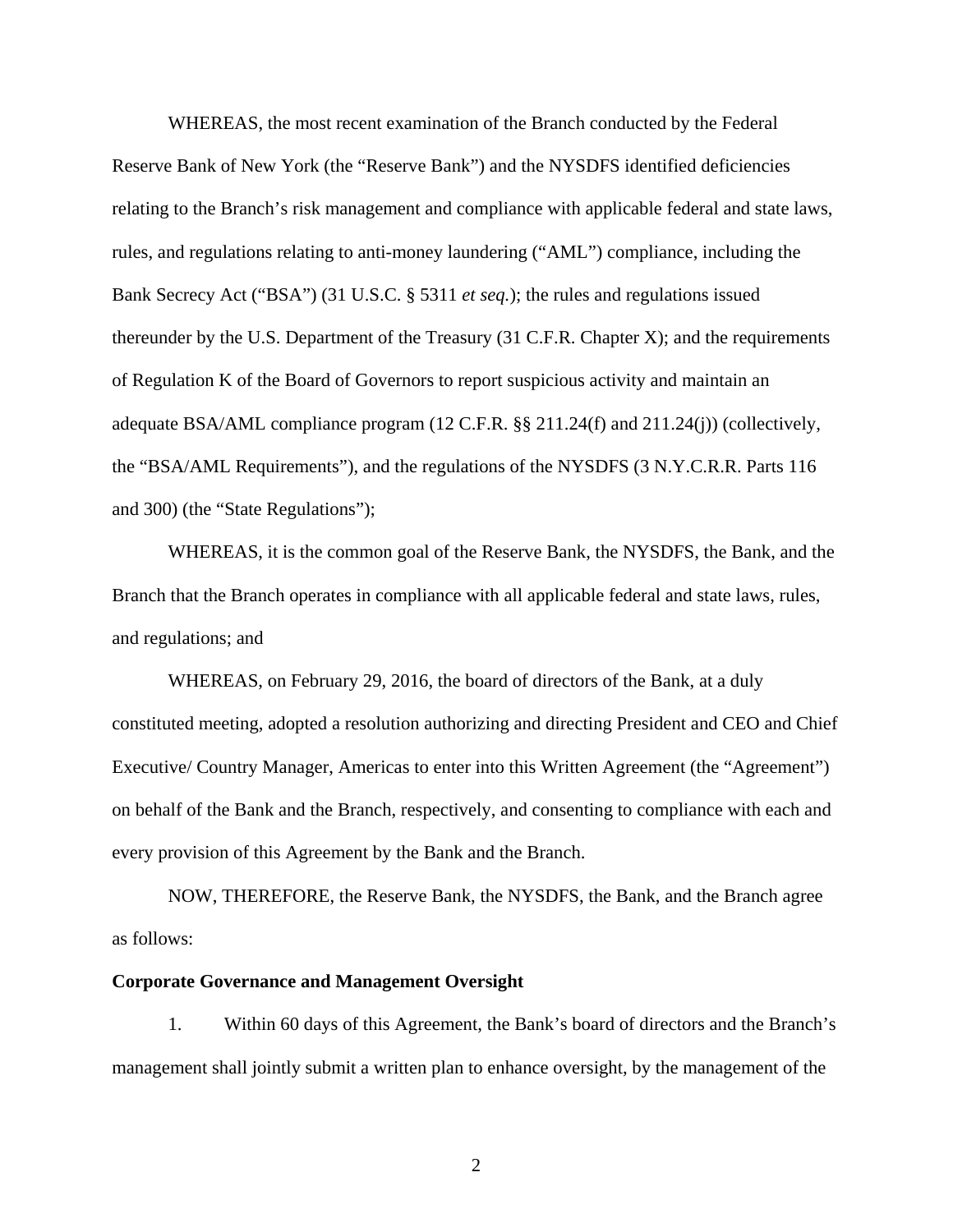Bank and the Branch, of the Branch's compliance with the BSA/AML Requirements, the State Regulations, and the regulations issued by the Office of Foreign Assets Control of the United States Department of the Treasury ("OFAC") (31 C.F.R. Chapter V) (the "OFAC Regulations") acceptable to the to the Reserve Bank and the NYSDFS (collectively, "the Supervisors"). The plan shall provide for a sustainable governance framework that, at a minimum, addresses, considers, and includes:

(a) actions the board of directors will take to maintain effective control over, and oversight of, Branch management's compliance with the BSA/AML Requirements, the State Regulations, and the OFAC Regulations;

(b) measures to improve the management information systems reporting of the Branch's compliance with the BSA/AML Requirements, the State Regulations, and the OFAC Regulations to senior management of the Bank and the Branch;

(c) measures to ensure BSA/AML issues and the OFAC Regulations are appropriately tracked, escalated, and reviewed by the Branch's senior management; and

(d) allocation of adequate resources to ensure the Branch's compliance with this Agreement, the BSA/AML Requirements, the State Regulations, and the OFAC Regulations. **BSA/AML Compliance Review** 

2. Within 30 days of this Agreement, the Bank and the Branch shall retain an independent third party acceptable to the Supervisors to: (i) conduct a comprehensive review of the Branch's compliance with the BSA/AML Requirements and State Regulations (the "Compliance Review"), and (ii) prepare a written report of findings, conclusions, and recommendations (the "Compliance Report").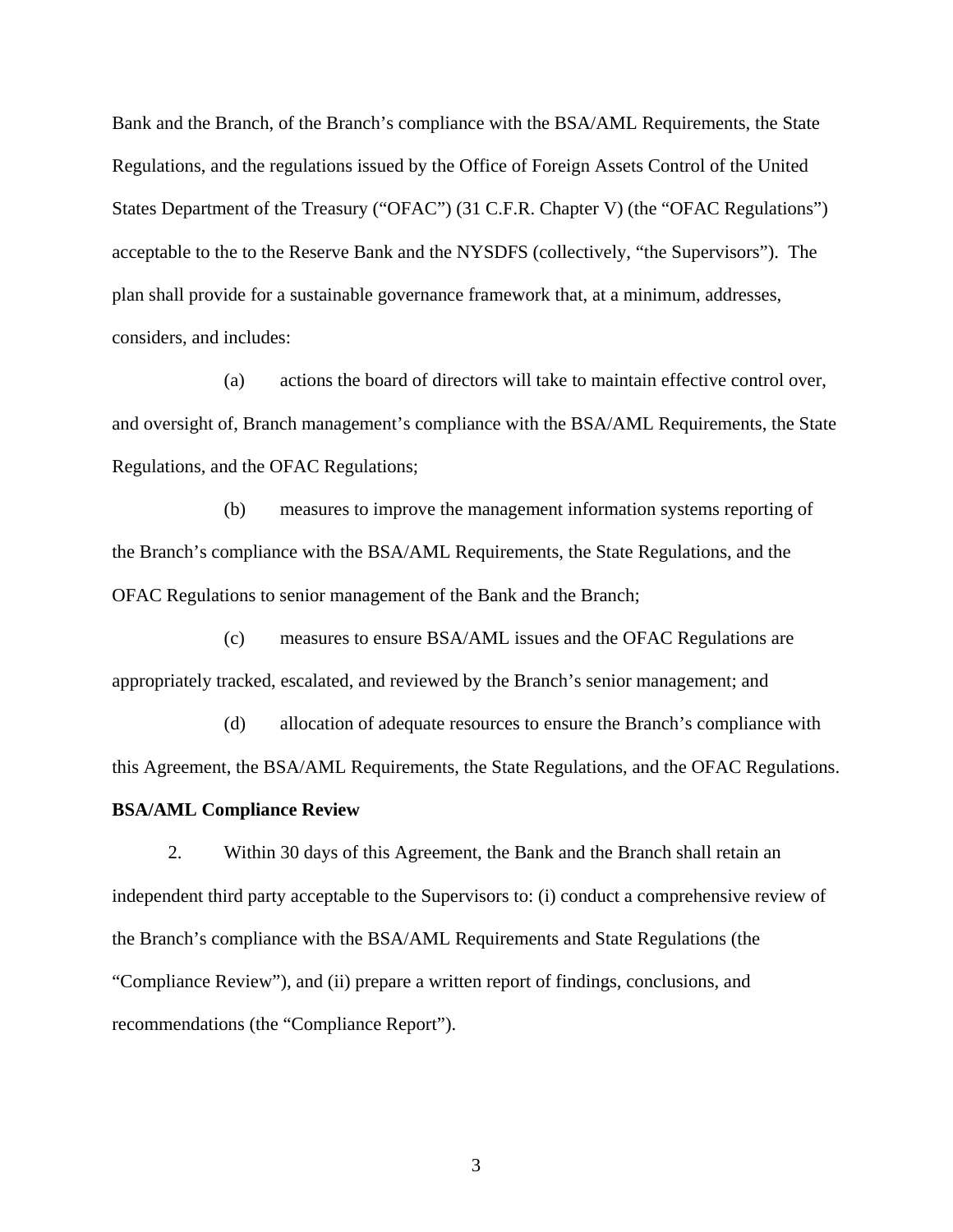3. Within 10 days of the engagement of the independent third party, but prior to the Compliance Review, the Bank and the Branch shall jointly submit to the Supervisors for approval an engagement letter that provides, at a minimum, for the independent third party to:

(a) identify all of the Branch's business lines, activities, and products, to ensure that such business lines, activities, and products are appropriately risk-rated and included in the Branch's BSA/AML compliance program, policies, and procedures;

(b) conduct a comprehensive assessment of the Branch's BSA/AML compliance program, policies, and procedures;

(c) complete the Compliance Review within 60 days of the Supervisors' approval of the engagement letter;

(d) provide to the Supervisors a copy of the Compliance Report at the same time that the report is provided to the Bank and the Branch; and

(e) commit that any and all interim reports, drafts, workpapers, or other supporting materials associated with the Compliance Review will be made available to the Supervisors upon request.

#### **BSA/AML Compliance Program**

4. Within 60 days of the submission of the Compliance Report, the Bank and the Branch shall jointly submit a written revised BSA/AML compliance program acceptable to the Supervisors. The revised program, at a minimum, shall provide for:

(a) a system of internal controls reasonably designed to ensure compliance with the BSA/AML Requirements and State Regulations;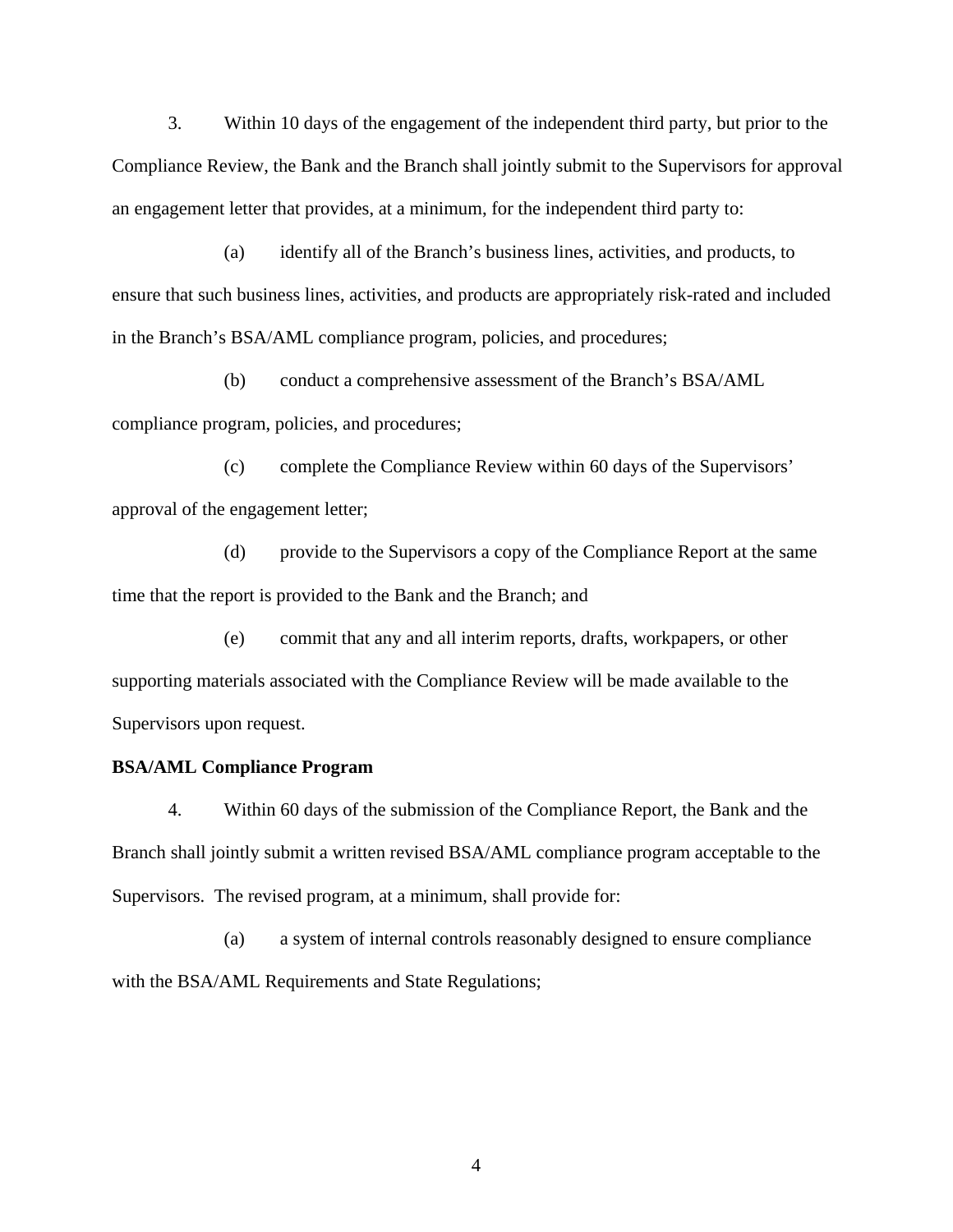(b) controls reasonably designed to ensure compliance with all requirements relating to correspondent accounts for foreign financial institutions, including, but not limited to, affiliates;

(c) a comprehensive BSA/AML risk assessment that identifies and considers all products and services of the Branch, customer types, including, but not limited to, politically exposed persons, and geographic locations, as appropriate, in determining inherent and residual risks, and:

(i) considers the nature of the services offered, the customers, and the political and geographic jurisdictions covered by the services;

- (ii) identifies all risks and mitigating factors;
- (iii) is supported by thorough, documented analysis; and
- (iv) requires the annual review and update of the methodology;
- (d) allocation of adequate resources for the BSA/AML compliance officer,

including sufficient staffing levels, and periodic re-evaluation of resources and staffing needs;

(e) comprehensive and timely independent testing for the Branch's compliance with applicable BSA/AML Requirements and State Regulations;

(f) effective, ongoing training of all personnel, including targeted training for personnel with compliance-related responsibilities, in all aspects of the BSA/AML Requirements, State Regulations, and internal policies and procedures; and

(g) consideration of the recommendations in the Compliance Report.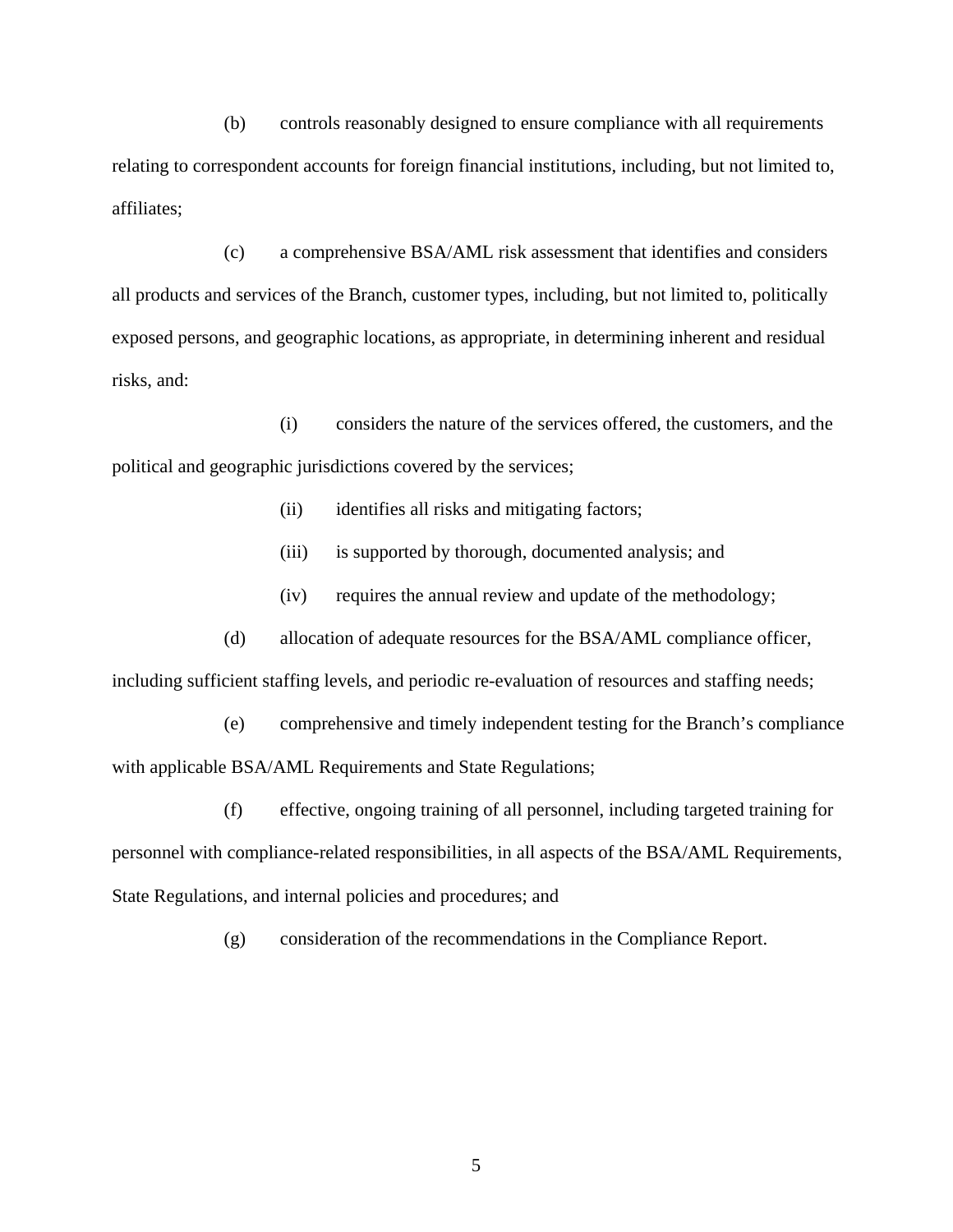#### **Customer Due Diligence**

5. Within 60 days of the submission of the Compliance Report, the Bank and the Branch shall jointly submit a written revised customer due diligence program for the Branch acceptable to the Supervisors. At a minimum, the program shall include:

(a) a revised methodology for assigning risk ratings to account holders that considers factors such as type of customer, type of products and services, geographic locations, and expected and actual transactions with or through the Bank;

(b) policies, procedures, and controls to ensure that foreign correspondent accounts, including, but not limited to affiliates, are accorded the appropriate due diligence, and where necessary, enhanced due diligence;

(c) policies and procedures to ensure identification and verification of the identity of users of international remittance services; and

(d) periodic reviews and evaluations of customer and account information for the entire customer base to ensure that information is current, complete, and that the risk profile reflects the current information, and if applicable, documenting rationales for any revisions made to the customer risk rating.

#### **Suspicious Activity Monitoring and Reporting Program**

6. Within 60 days of the submission of the Compliance Report, the Bank and the Branch shall jointly submit a written program reasonably designed to ensure the identification and timely, accurate, and complete reporting by the Branch of all known or suspected violations of law or suspicious transactions to law enforcement and supervisory authorities, as required by applicable suspicious activity reporting laws and regulations acceptable to the Supervisors. At a minimum, the program shall include: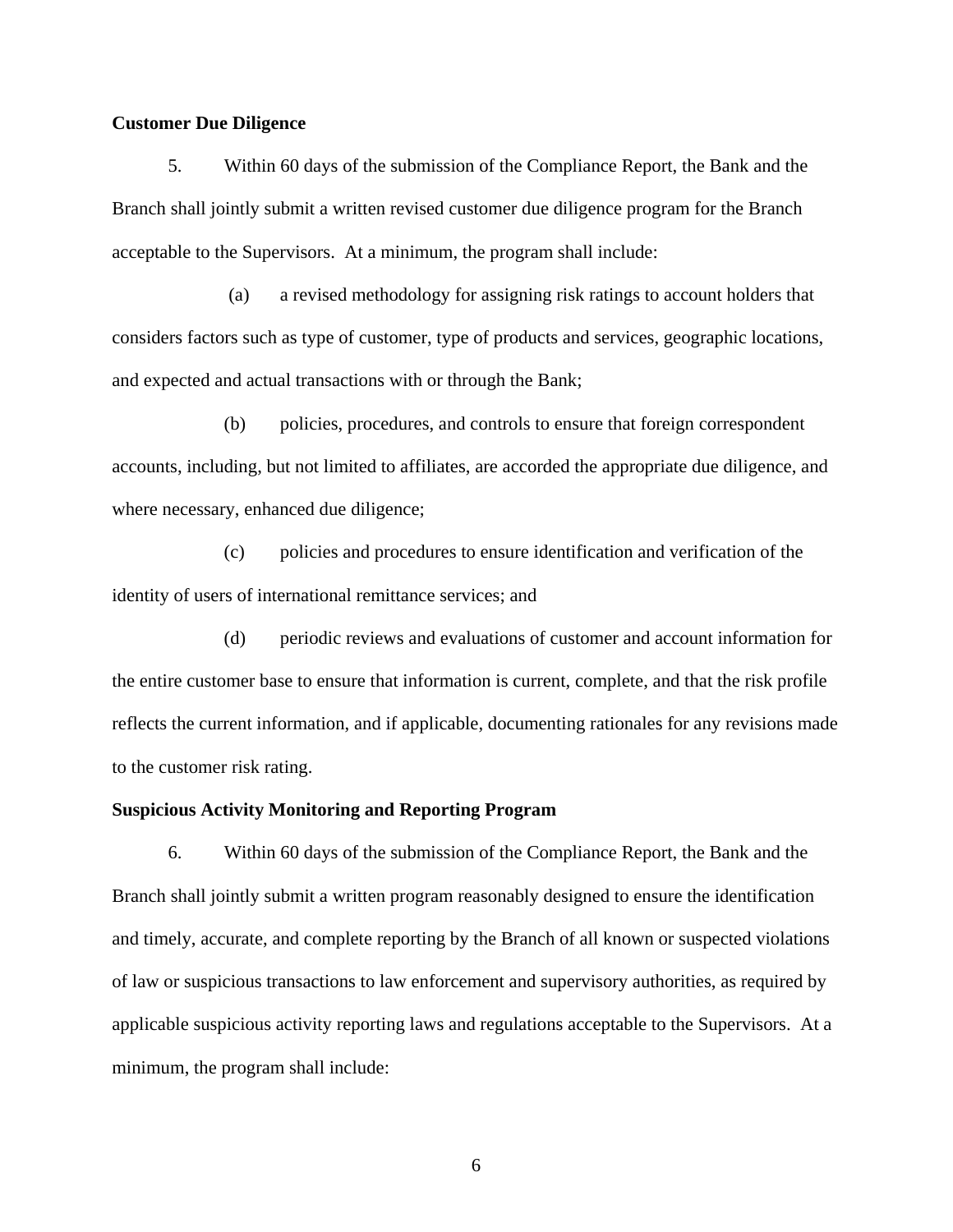(a) a well-documented methodology for establishing monitoring rules and thresholds appropriate for the Branch's profile which considers factors such as type of customer, type of product or service, geographic location, and foreign correspondent banking activities, including U.S. dollar clearing activities;

(b) policies and procedures for analyzing, testing, and documenting changes to monitoring rules and thresholds;

(c) enhanced monitoring and investigation criteria and procedures to ensure the timely detection, investigation, and reporting of all known or suspected violations of law and suspicious transactions, including, but not limited to:

(i) effective monitoring of customer accounts and transactions, including, but not limited to, transactions conducted through foreign correspondent accounts, and by international remittance services customers;

(ii) adequate escalation of information about potentially suspicious activity through appropriate levels of management;

(iii) maintenance of sufficient documentation with respect to the investigation and analysis of potentially suspicious activity, including the resolution and escalation of concerns; and

(iv) maintenance of accurate and comprehensive customer and transactional data and ensuring that it is utilized by the Branch's compliance program;

(d) a timeline to review key systems and to remediate deficiencies; and

(e) measures to ensure BSA/AML issues are appropriately tracked, escalated and reviewed by the Branch's senior management.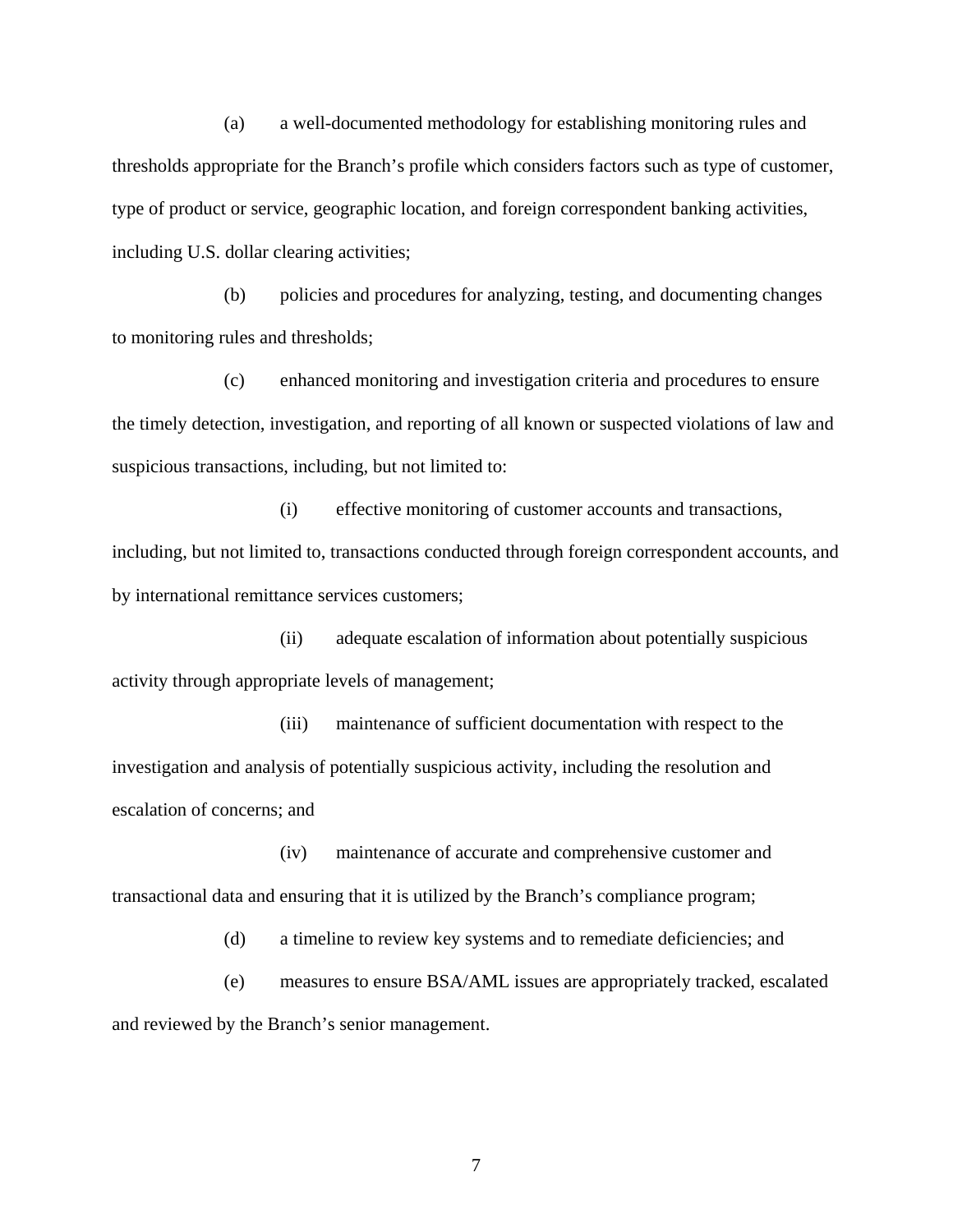#### **Transaction Review**

7. (a) Within 30 days of this Agreement, the Bank and the Branch shall engage an independent third party acceptable to the Supervisors to conduct a review of the Branch's U.S. dollar clearing transaction activity and international remittance transaction activity from July 1, 2014 to December 31, 2014 to determine whether suspicious activity involving high risk customers or transactions at, by, or through the Branch was properly identified and reported in accordance with applicable suspicious activity reporting regulations (the "Transaction Review") and to prepare a written report detailing the third party's findings (the "Transaction Review Report").

(b) Based on the Supervisors' evaluation of the results of the Transaction Review, the Supervisors may direct the Bank and the Branch to engage the independent third party to conduct a review of the types of transactions described in paragraph 7(a) for an additional six-month period.

8. Within 10 days of the engagement of the independent third party, but prior to the commencement of the Transaction Review, the Bank and the Branch shall jointly submit to the Supervisors for approval an engagement letter that sets forth:

(a) the scope of the Transaction Review;

(b) the methodology for conducting the Transaction Review, including any sampling procedures to be followed;

(c) the expertise and resources to be dedicated to the Transaction Review;

(d) the anticipated date of completion of the Transaction Review and the Transaction Review Report;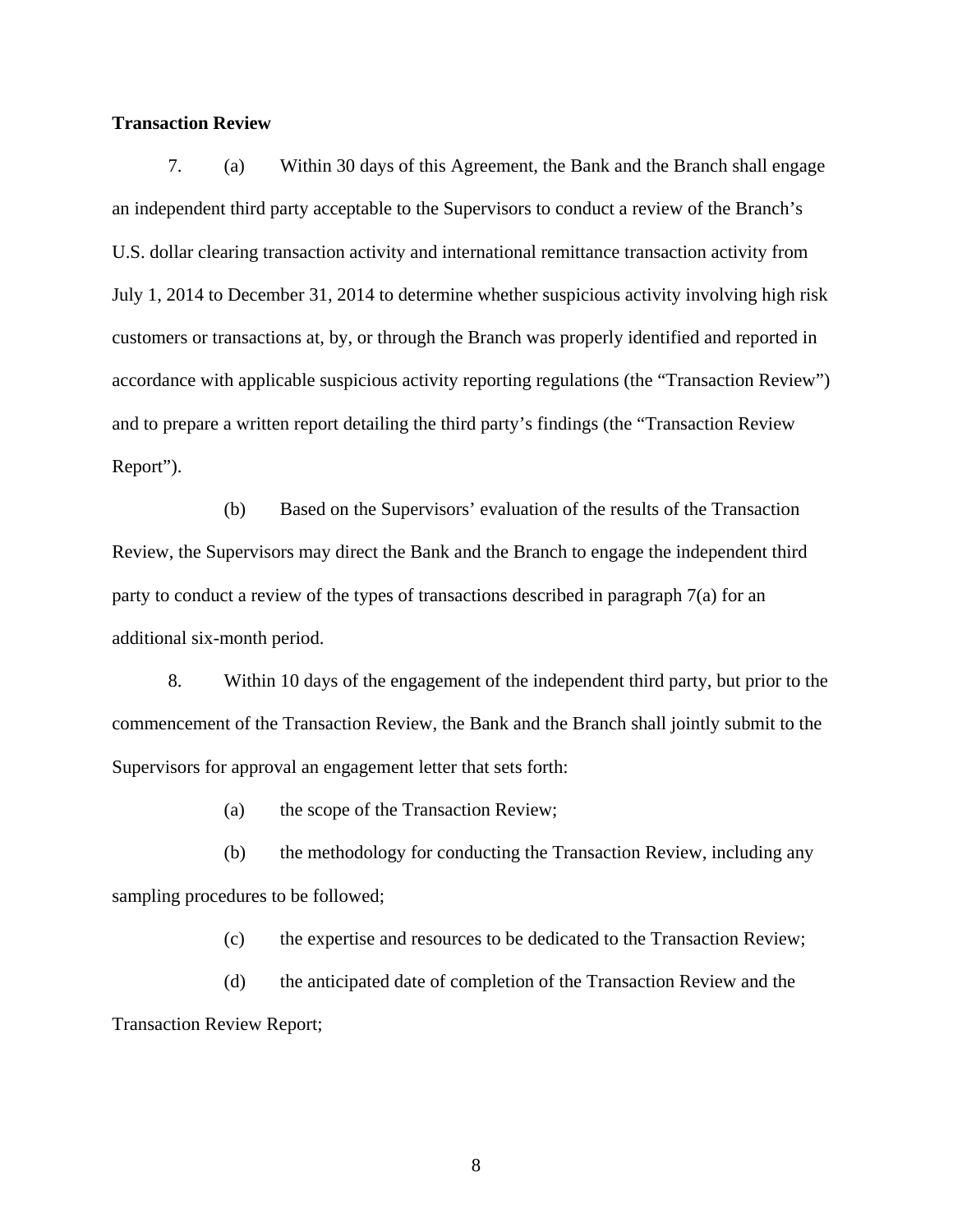(e) a commitment that the Transaction Review Report will be provided to the Supervisors at the same time that the report is provided to the Bank and the Branch; and

(f) a commitment that supporting material associated with the Transaction Review will be made available to the Supervisors upon request.

9. Throughout the Transaction Review, the Bank and the Branch shall ensure that all matters or transactions required to be reported that have not previously been reported are reported in accordance with applicable rules and regulations.

#### **Office of Foreign Assets Control Compliance**

10. Within 60 days of this Agreement, the Bank and the Branch shall jointly submit a written plan to enhance the Bank's compliance with the OFAC Regulations acceptable to the Supervisors, including, but not limited to, enhanced OFAC screening procedures, documentation of alert review and disposition, an improved methodology for assessing OFAC risks, and enhanced policies and procedures to ensure compliance with the OFAC Regulations.

#### **Regulatory Communications**

11. The Bank's board of directors and the Branch's management shall take all necessary steps to ensure that Branch management promptly communicates to the Supervisors all communications received by the Branch from regulators other than the Supervisors that relate to the Branch's compliance with all applicable laws and regulations to which the Branch is subject.

#### **Primary Contact**

12. Within 10 days of this Agreement, the Bank and the Branch shall designate an officer to be responsible for coordinating and submitting to the Supervisors the written plan, programs, policies, procedures, and engagement letters required under the terms of this Agreement.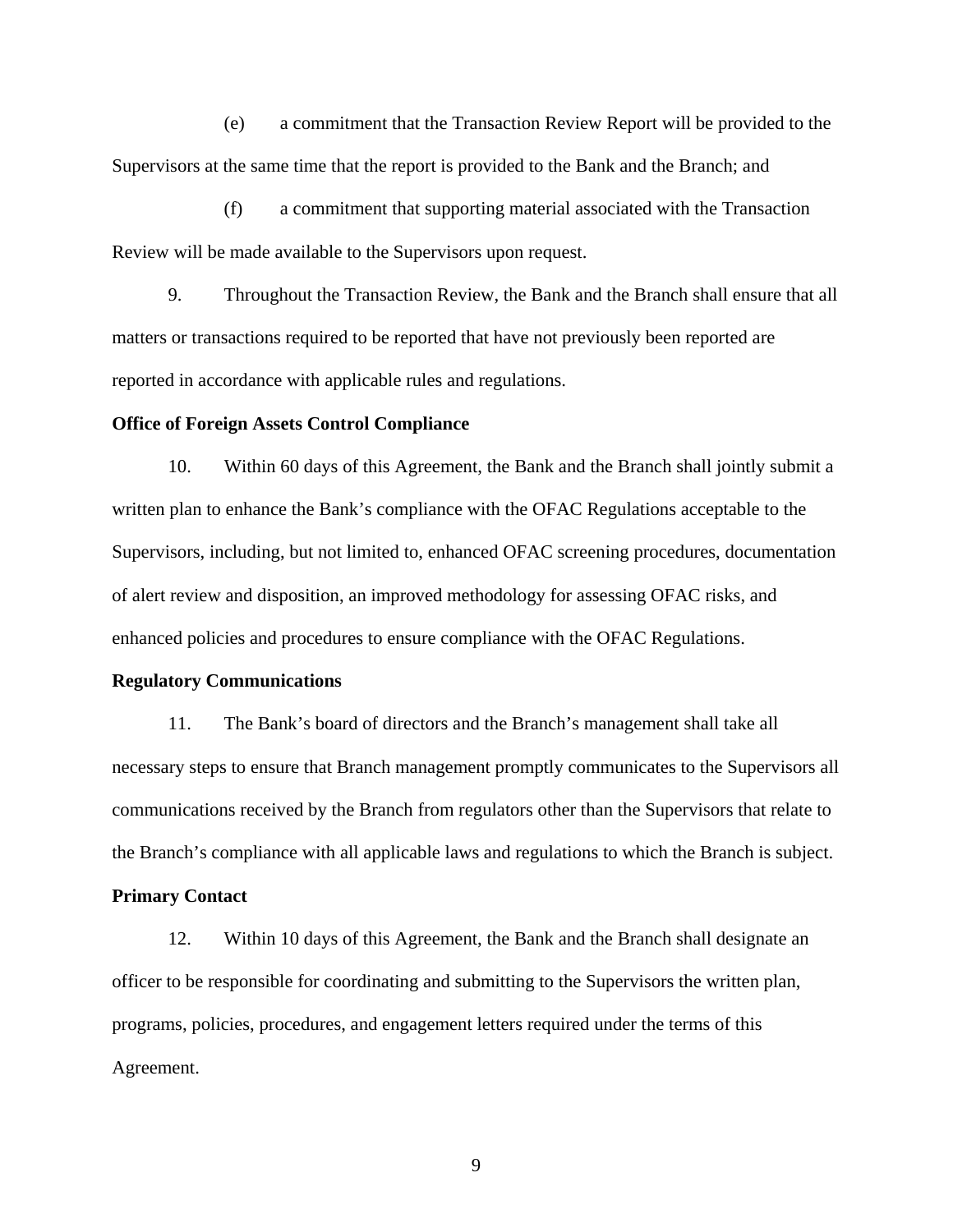#### **Approval, Implementation, and Progress Reports**

13. (a) The Bank and the Branch shall jointly submit the written plans and programs that are acceptable to the Supervisors within the applicable time periods set forth in paragraphs 1, 4, 5, 6, and 10 of this Agreement. Independent third parties acceptable to the Supervisors shall be retained by the Bank and the Branch within the time periods set forth in paragraphs 2 and 7 of this Agreement. Engagement letters shall be submitted to the Supervisors within the time periods set forth in paragraphs 3 and 8 of this Agreement. Each plan or program shall contain a timeline for full implementation of the plan or program with specific deadlines for the completion of each component of the plan or program.

(b) Within 10 days of acceptance by the Supervisors, the Bank and the Branch shall adopt the plans and programs. Upon adoption, the Bank and the Branch shall implement the plans and programs and thereafter fully comply with them.

(c) During the term of this Agreement, the approved plans, programs, and engagement letters shall not be amended or rescinded without the prior written approval of the Supervisors.

14. Within 30 days after the end of each calendar quarter following the date of this Agreement, the Bank and the Branch shall submit to the Supervisors written progress reports detailing the form and manner of all actions taken to secure compliance with the provisions of this Agreement and the results thereof. The Supervisors may, in writing, discontinue the requirement for progress reports or modify the reporting schedule.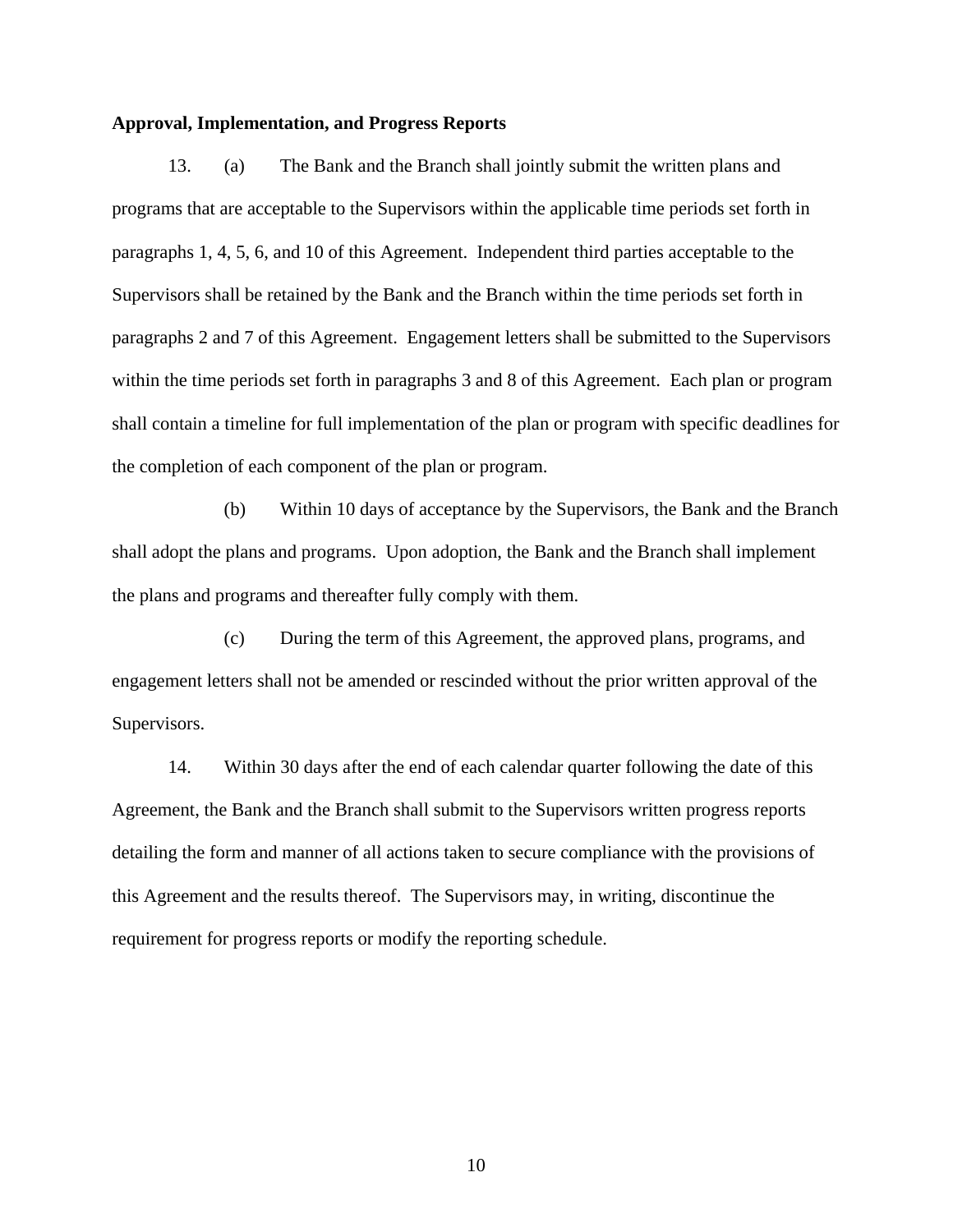#### **Notices**

- 15. All communications regarding this Agreement shall be sent to:
	- (a) Mr. F. Christopher Calabia Senior Vice President Financial Institutions Supervision Group Federal Reserve Bank of New York 33 Liberty Street New York, New York 10045
	- (b) Mr. Jeffrey Raymond Deputy Superintendent New York State Department of Financial Services One State Street New York, New York 10004
	- (c) Mr. Syed Ahmed Iqbal Ashraf President and Chief Executive Officer National Bank of Pakistan I.I. Chundrigar Road Karachi, 74000 Pakistan
	- (d) Mr. Nasir Qureshi Chief Executive and Country Manager National Bank of Pakistan Americas Region 100 Wall Street, 21<sup>st</sup> Floor New York, New York 10005

#### **Miscellaneous**

16. The provisions of this Agreement shall be binding on the Bank and the Branch

and each of their institution-affiliated parties, as defined in sections  $3(u)$  and  $8(b)(4)$  of the

Federal Deposit Insurance Act, as amended (the "FDI Act") (12 U.S.C. §§ 1813(u) and

1818(b)(4)) in their capacities as such, and their successors and assigns.

17. Each provision of this Agreement shall remain effective and enforceable until

stayed, modified, terminated, or suspended in writing by the Supervisors.